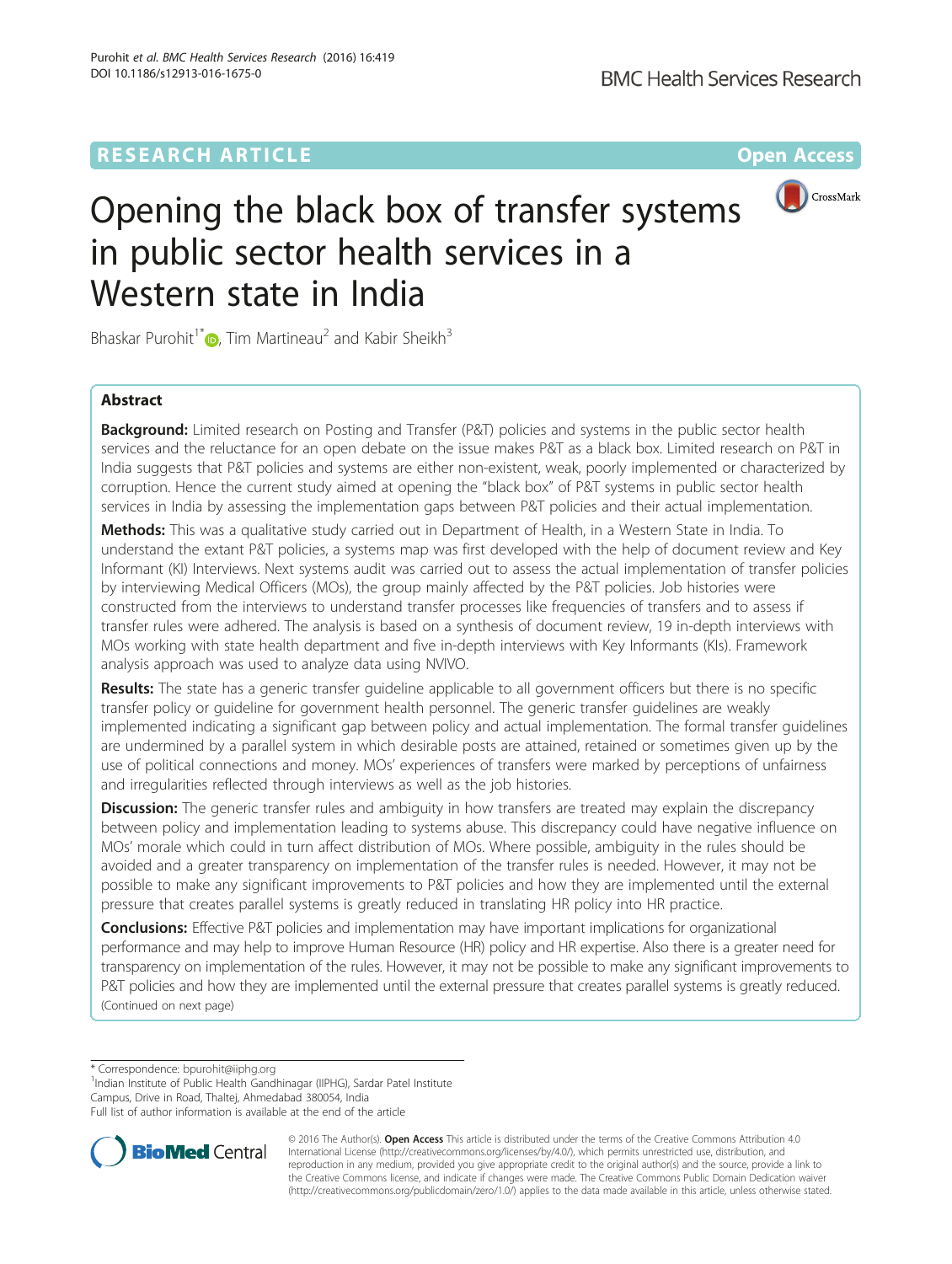#### (Continued from previous page)

Abbreviations: CHC, Community Health Centre; DH, District Hospital; HRH, Human Resource for Health; HRM, Human Resource Management; KI, Key informants; MO, Medical Officer; P&T, Posting and transfer; PHC, Primary Health Centre; PSC, Public Service Commission

# Background

Shortage and inequitable distribution of doctors serving in rural and underserved areas remains a major problem in many countries including India [\[1\]](#page-10-0) with higher concentration in urban areas [\[2](#page-10-0), [3\]](#page-11-0). The issue of shortage is linked to poor coverage of basic health services in several countries [[1\]](#page-10-0) and poor quality of care being provided to people [[4\]](#page-11-0). Poor health outcomes are often caused by supply side delivery problems such as absenteeism and overall low productivity of Human Resources for Health [\[1](#page-10-0), [5\]](#page-11-0).

Posting and Transfer (P&T) is a mechanism to ensure adequate and equitable staffing across the services and locations. But there is a dearth of literature and reluctance for open debate on P&T in public sector health services in India and elsewhere. Hence the issue of P&T is such where although parallel systems emerge openly within the systems yet there is not enough empirical evidence on the issue [\[6](#page-11-0)]. Poor P&T practices have been documented as a cause of low morale, geographical misdistribution and migration of health workers [\[7\]](#page-11-0). Further, poor P&T policies directly or indirectly prevent or discourage healthcare providers from either joining Public Health Sector or such policies contribute to provider's dissatisfaction with the existing system and may lead to low morale, poor performance, high absenteeism and attrition [[8](#page-11-0), [9\]](#page-11-0). Similarly, lack of adherence to the policies or bypassing them and creating non-transparent and alternative systems of Human Resource Management (HRM) systems can lead to corruption and reduce worker morale thereby affecting the overall effectiveness of the system [\[10](#page-11-0)]. However, the effect of the P&T policies on workforce availability is not only dependent on existence of policies but also dependent on the way in which P&T policies are implemented. Hence effectiveness of such policies depends on the degree of "implementation fidelity" of the relevant HR systems [\[11\]](#page-11-0).

Boxall and Macky [[12](#page-11-0)] refer to the importance of not only having the Human Resource Management (HRM) policies in place but also the way HRM policies are implemented. The Boxall and Macky [[12\]](#page-11-0) framework suggests a causal link of between intended Human Resource (HR) practices and the way they are implemented by managers; the perceptions and behaviour of employees; and organisational performance.

Literature on P&T suggests that systems with weak 'implementation fidelity' or non-compliance with P&T rules may lead to systems abuse and corruption [[8](#page-11-0), [13, 14\]](#page-11-0). La Forgia el al [\[15\]](#page-11-0) suggest that the mis-use of formal systems come from the use of parallel systems driven externally e,g through political interference, and internally by health worker preferences. The lack of organizational governance means that the implementation of policies can be influenced by externally and internally driven pressures [[16](#page-11-0)]. The current study focuses on de facto institutional and governance arrangements relating to P&T.

Based on the work of Boxall and Macky [\[12](#page-11-0)] and La Forgia et al. [\[15\]](#page-11-0) we developed a framework that draws a link between intended HR practices, actual HR practices, HR practices as perceived by Medical Officers (MOs), MOs reactions and its potential link to staff turnover (behavior) and organisational performance. The conceptual framework, shown in Fig. [1,](#page-2-0) also draws from Forgia et al. to explain how external pressures and worker preferences lead to systems abuse.

Anecdotal evidence and limited literature suggest that HRM policies on P&T in the government health sector in India are non-existent, lack transparency or are poorly implemented. The poor implementation of transfer policies results in lack of staff at health facilities, staff not living at posted centres, high absenteeism and political interference [[17](#page-11-0)]. The evidence from other countries indicates that HRM systems in public sector can be inefficient and slow [[16](#page-11-0), [18](#page-11-0)]. India also experiences a big variation in the way in which HRM systems are governed and policies are implemented across the country. Hence to address the issue of rational distribution of health personnel, there is a greater need to examine HR policies and practices relating to transfer of Medical Officers (MOs) or doctors in the state.

The P&T system in the government health sector in Pakistan has also been described as arbitrary and while such systems may offer security and stability in the job, the frequent and often inconsistent transfers make such jobs unstable at the same time [\[8\]](#page-11-0). Schaaf et al. [[6](#page-11-0)] describe transfers in the health sector as being 'Mission Inconsistent, as they neither maximize health outcomes nor respect the norms of health care worker professionalism [\[6\]](#page-11-0). Several studies have found that corruption in the process of transfers is a pervasive problem affecting not only the health sector but it also affects individuals [[19](#page-11-0)–[22\]](#page-11-0).

With this backdrop the main objectives of the study were to document extant transfer policies and assess how transfer policies are implemented in practice to understand discrepancies between policies and their actual implementation. The main aim of the paper is to shine a light into the black box of P&T systems in public sector health services in a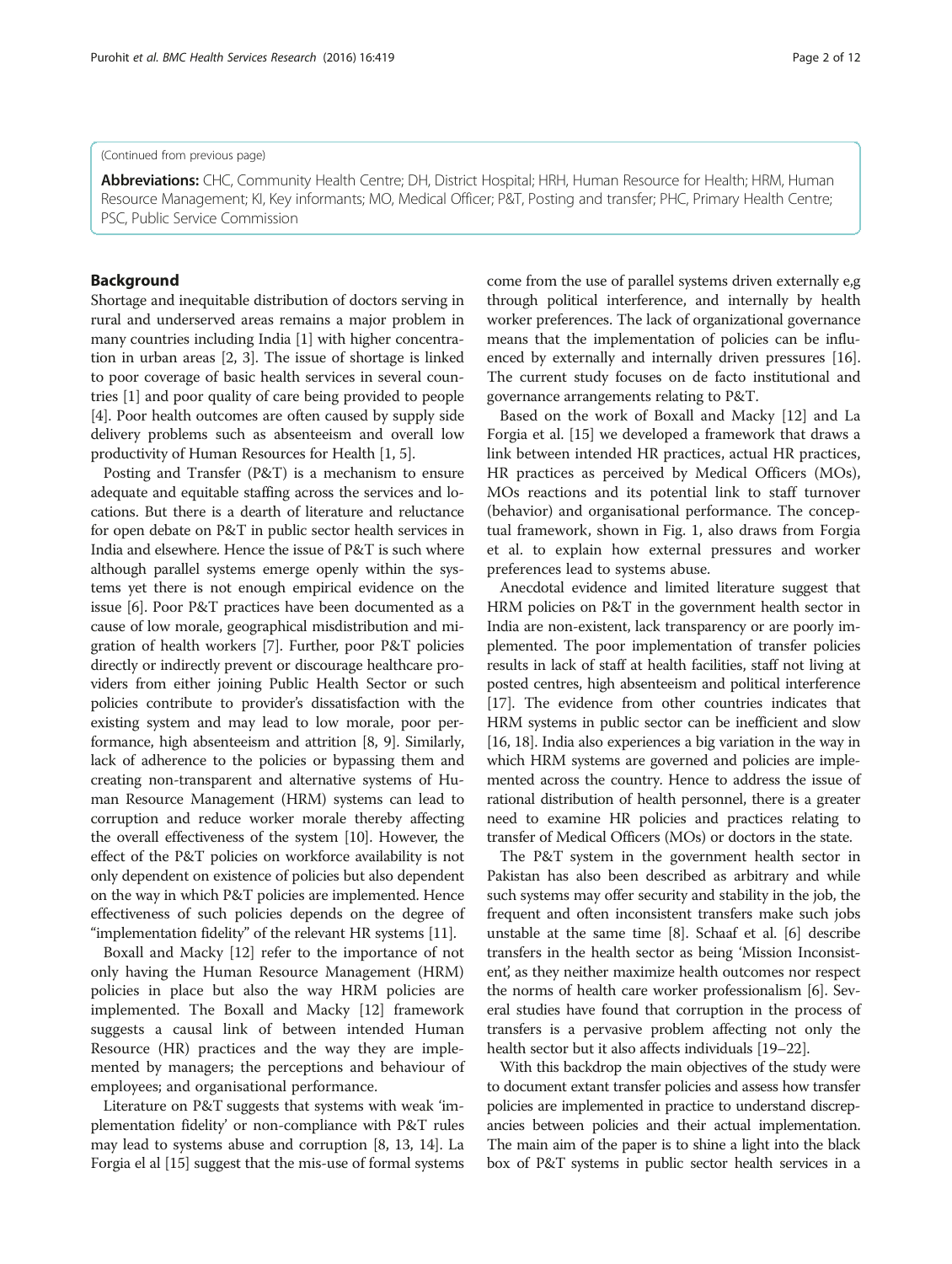<span id="page-2-0"></span>

Western state in India. Although there have been a few studies conducted in other countries that aimed at understanding the issue of P&T from the view point of corruption, to our knowledge this is one of the first few studies in India aimed at identifying the implementation gaps in the P&T policies and systems for MOs from government health department. The paper builds on empirical evidence available on transfer policies and practices in the public health system of India which like other government sectors faces the challenge of corruption [[10](#page-11-0), [21](#page-11-0)].

#### The health system of the study state

The Department of Health and Family Welfare or the Department of Health is headed by the Minister of Health and Family Welfare while the Principal Secretary of the Health and Family Welfare is the administrative head of the department and responsible for implementing the policies. There are various directorates under the Principal Secretary which are directly involved in implementation of various programmes and activities. The Department of Health and Family Welfare in the state has three directorates (Health, Medical Services and Medical Education) that are mainly responsible for technical as well as administrative support to the health related activities in the state.

The state is divided into six regions with all the 32 districts in the state falling under the six regions. Six Regional Deputy Directors (RDDs), one for each region is incharge for the health related activities for the districts that fall under their region.

At the district level, Chief District Health Officer (CDHO) is the overall incharge of the Community Health Centers (CHCs) and the Primary Health Centers (PHCs) within the district. Similarly all the District Hospitals (DHs) within the district are headed by the Chief District Medical Officer (CDMO) of the district hospital.

DH is Public Hospital that caters to the health needs of the entire district providing mainly tertiary care.

CHC is a 30 bedded hospital that constitutes the secondary level of health care and provide referral as well as specialist health care to the rural population at the block level. It caters to 80,000 - 120,000 population. According to health service norms, each CHC needs to be staffed with specialists as well as regular doctors or MO.

PHC covers a population of 20,000 in hilly, tribal, or difficult areas and 30,000 populations in plain areas with 4–6 indoor/observation beds. It acts as a referral unit for 6 sub-centres and refer out cases to CHC (30 bedded hospital) and higher order public hospitals located at sub-district and district level. Each PHC needs to be staffed with at least one MO.

The MOs have been categorized into two classes: I and II. Both Class I and II are gazetted posts and the state's Public Service Commission (PSC) called State's Public Service Commission is responsible for recruitment of all gazetted posts including MOs. All graduate doctors are recruited as Medical Officer (MOs) in Class II to work in Primary Health Centres (PHCs) and/or Community Health Centres (CHCs)) whereas those holding Post Graduate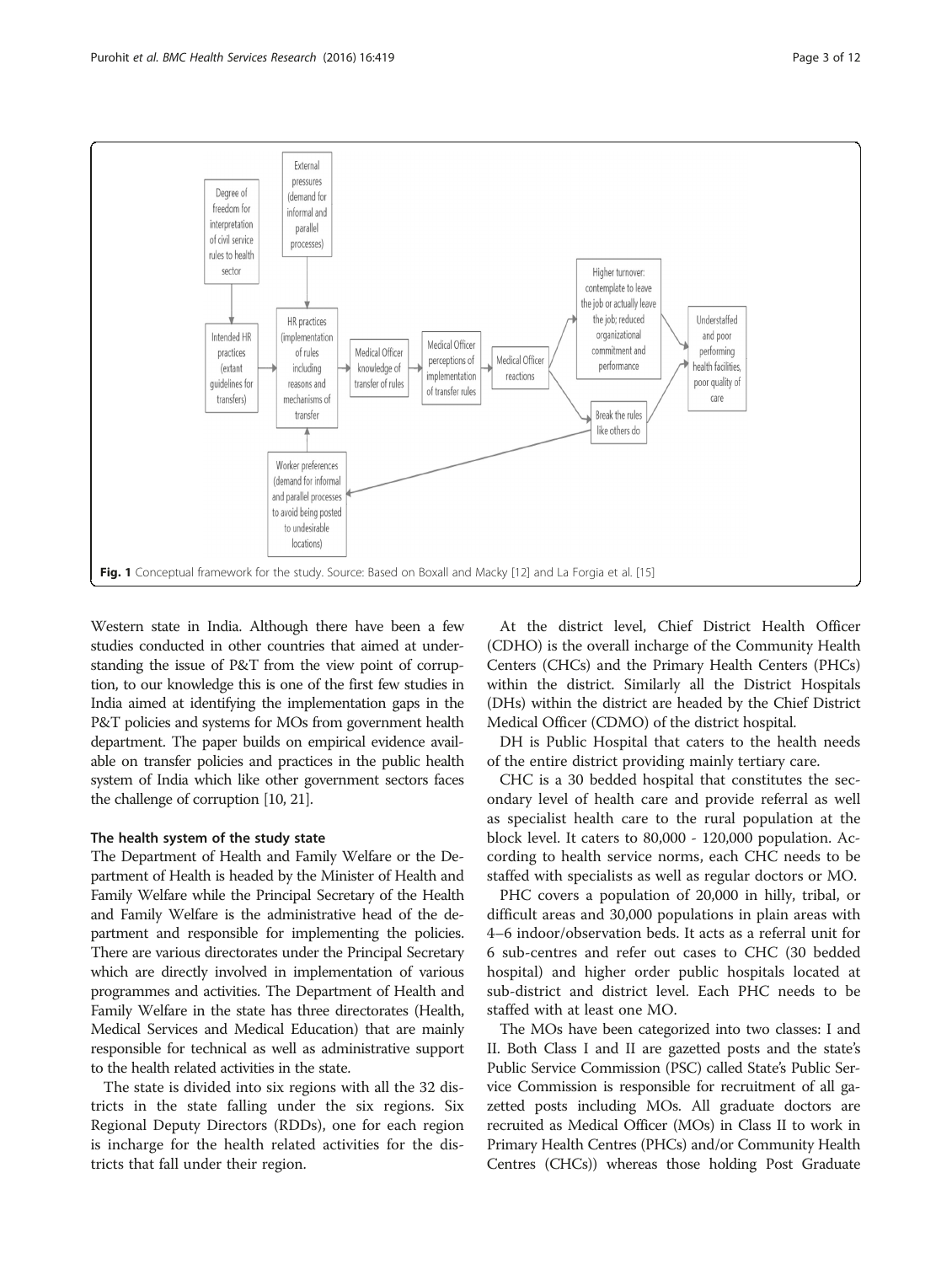degree in clinical areas are recruited as Specialist as Class I. In addition to specialists, senior level positions at district such as CDHO and CDMO and state level are Class I positions while the MOs working with PHCs and CHCs without Post Graduate specialization are Class II positions.

At the district level, Chief District Health Officer (CDHO) who is a Class I officer is overall in charge of the CHCs and PHCs within the district. Several blocks or the administrative units constitute a district. Blocks are administered by the Block Health Officers (BHOs) who are also usually Class I officers.

Under the compulsory rural service in the state, all the medical graduates from the Government colleges enter the government service under the 'Bonded' category and are required to sign a bond at the time of admission to medical college that requires them to compulsorily serve in rural areas for two years.

To address the shortage of MOs in the state, the Dept of Health and Family Welfare in past recruited MOs from such as candidates from private medical colleges or outside the state. Recruitment of such MOs is called Ad hoc appointment. MOs under ad hoc appointment were appointed on a temporary basis and are required to pass the states' Public Service Commission Exam (PSC) in order to be appointed as permanent employees which would give them regular service.

#### Methods

#### Study design

The study used qualitative methods first to develop a 'systems map' for P&T to identify the extant transfer policies with the help of document review and Key Informant (KI) interviews; then to conduct a systems audit through in-depth interviews with MOs and KIs and construction of job histories to understand how policies are implemented and to identify discrepancies, if any between policies and their actual implementation and the explanations for the discrepancies.

#### Study setting

This study was conducted in a Western state in India in 2013. This state was selected for this study as it represents the economically progressive states of India with health indicators much better than the national average, yet the state suffers from shortage of MOs and specialists, especially in rural areas. The vacancy and shortfall in the state is 24 % for MOs at Primary Health Centres (PHCs) while the vacancy and shortfall is particularly high (77 and 93 % respectively) for all specialists working with Community Health Centres (CHCs).

MOs were included as the main respondents of the study working for the government health department placed at rural health centres from three different districts from the state. The study wished to compare transfers to

the least and the most desirable posts and therefore selected districts which were categorised, with the help of several MOs and officers working at senior level as "desirable", "not so desirable" and "not at all desirable". As several districts were identified in each of the above category, three districts meeting the above criteria were selected from there different regions from the state (out of total six regions) for larger geographical representation.

# Data collection methods and sampling Document review

The current study was part of a larger study that aimed at analysing several other HRM policies other than transfer such as such as recruitment, placement and appraisal. Hence a range of policy documents such as government orders, recruitment rules, appraisal formats etc. were included in the document review. However for the purpose of the current study that focused on transfers, document review of the main policy relating to transfer was done. The transfer policy which is called 'transfer guideline' was made available from the government. Content analysis of the same was carried out to understand the extant transfer related rules and policies.

#### Interviews with KI

This group comprised of Informants who occupied key state and district level positions purposively selected for their knowledge of the study topic and to gauge their opinions on the existing policies and how policies are implemented. The study purposively included five KIs to ensure that the views and perspectives of range of stakeholders such as representatives from Health department, administrative department and Medical Association could be represented. Three out of five interviews with KIs were conducted in Hindi (the main language spoken in India) and two interviews in English as two KIs preferred to be interviewed in English) using topic guides. The average time of interviews with KIs was 29 minutes.

#### Interview with MOs

This group consisted of Class I and II MOs who were the main subjects of the study. MOs working mainly with the Primary Health Centres (PHCs) and Community Health Centres (CHCs) were included in the study as these MOs are mainly affected by the policies. During the interviews with MOs, brief job histories were constructed to get deeper insights into transfer processes. The study used purposive sampling at various stages while selecting the study respondents. This purposive selection approach focused on ensuring representation of both male and female doctors; those with Medical graduate degree and/or post-graduate medical degree, both adhoc and bonded doctors, doctors from Block level; as well as regular MOs that were State Public Service Commission (SPSC) confirmed from three different districts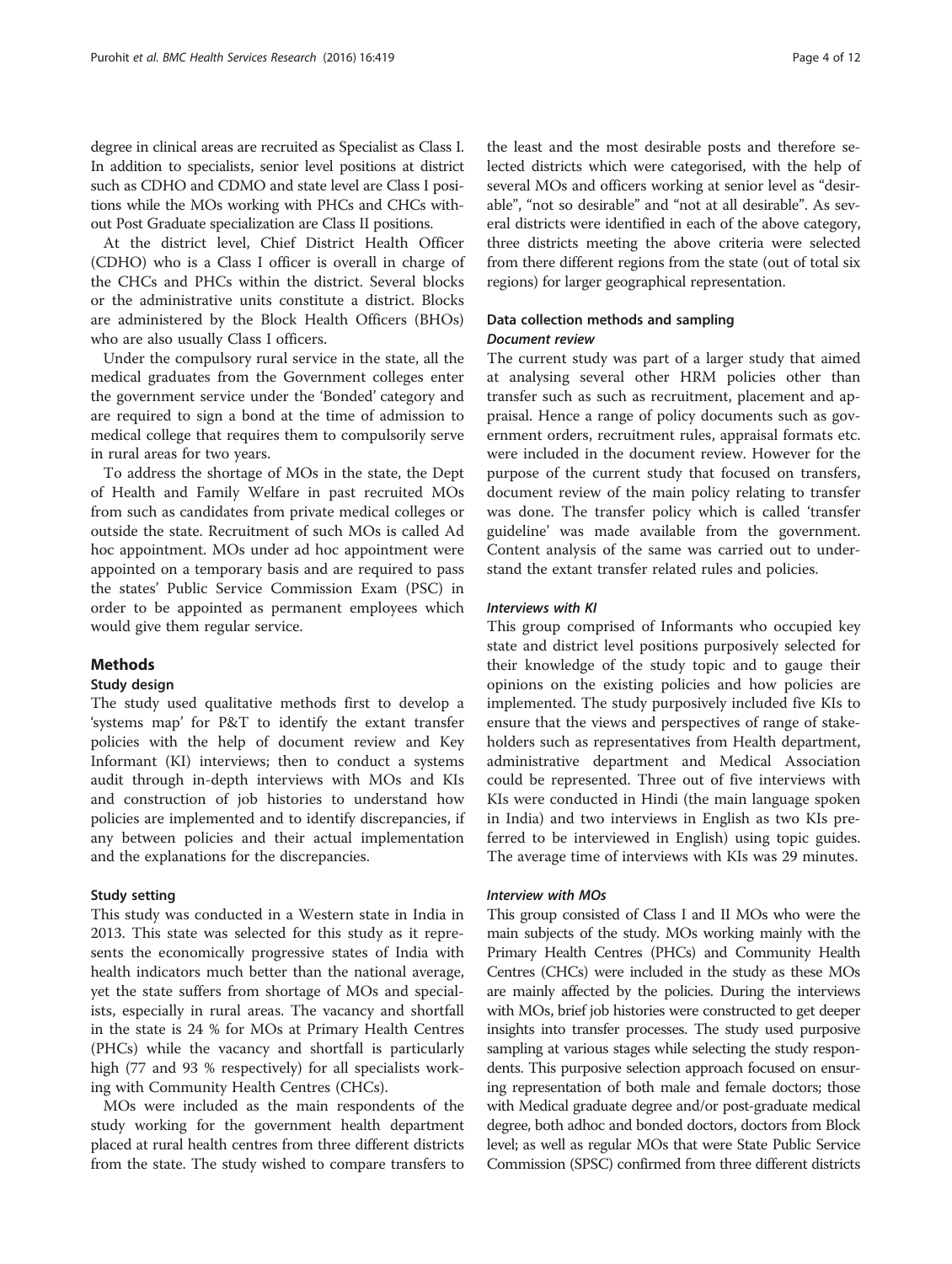representing three different geographical regions from the state were included which would not have been possible through random selection. The total number of interviews with MOs were conducted till the time saturation in information was experienced. Each MO was interviewed only once, making the total number of interviews 19 and all the interviews were conducted with the MOs in Hindi. The average time of interview with MOs was 32.3 minutes.

#### Data analysis

Document review analysis: Simple content analysis of the documents was done to understand the existing transfer policies and operational instructions. This included the main policy document called "Revised Guideline for Appointment and transfer of Government employees/officers" [[23](#page-11-0)] or the term 'transfer guidelines' used in the paper to refer to the document. The guideline was available in local language of the state) but translated in English for the purpose of analysis.

#### In-depth interviews

All interview recordings were transcribed verbatim and then translated into English. Written consent was sought from study participants and the interviews were audio recorded. Important notes relating to Job histories were also taken during the interviews. Interviews were analyzed using thematic framework approach which is a matrix-based method to arrange and synthesize data [[24\]](#page-11-0). The framework analysis approach was best suited to the scope of current research as the aim of the research was to present themes identified in the data. To analyze the data, study objectives, interview guide and methodology adopted were regularly revisited. The framework approach was used to identify key words, themes and sub-themes and the transcripts of the 24 participants (KIs and MOs) were coded and grouped according to the themes and sub-themes identified. A detailed analysis was performed using NVIVO on the transcribed texts.

# Job histories

Job histories were constructed from the information available through in-depth interviews with an objective to get deeper insights into the frequencies of transfer and whether transfers complied with the guidelines. Simple descriptive statistics were used to calculate average time for posting (including the first posting) and to compare if such averages complied with transfer rules. The analysis of Job histories also includes the time spent by study respondents during their first posting. This analysis is based for only first posting because the job histories are quite varied where a few respondents had not experienced any transfer or only one transfer while there were other who experienced many transfers. With so much variation in the job histories, it made sense to look at first posting as all the study respondents held at least one posting (the first posting) during their work.

#### Research ethics

Due to the sensitive nature of the study topic that involved interviews with MOs and KIs, the study took great care in maintaining confidentiality of the respondents. The participation in the study was completely voluntary. The ethical approval for the study was sought from institutional ethical review committee at Indian Institute of Public Health Gandhinagar (IIPHG). Relevant permission for the study was also obtained from the Department of Health, from the study state. Further, written consent was obtained from all the MOs and KIs.

# Results

The result section includes the demographic profile of the study respondents. Next, the systems map (extant P&T policies and rules) is explained. Systems audit (to identify practices and implementation of P&T rules and possible discrepancies) is explained next in the section. Several themes were identified based on conceptual framework of the study. Study results have been structured according to the conceptual framework themes: (a) intended HR practices/extant guidelines for transfers; (b) HR practices and implementation of rules. This sub section also contains perceptions of MOs about the implementation of transfers of rules and their reactions or behaviours driven by their perceptions; and (c) knowledge of the MOs about transfer rules which emerged as an important study theme, hence it is another sub head in the results section.

### Demographic details

Of the 19 study respondents, 3 were females while 16 were males. Three respondents were class I officers while 16 were Class II officers. There was almost an equal representation of bonded and adhoc respondents (11 and 8 respectively). As far as place of work is concerned, 7 were from PHCs, 4 each from CHC, DH and BHO (Table [1](#page-5-0)).

#### Intended HR practices/extant guidelines for transfers

The transfer guidelines contain several rules, but the present study only focused on two transfer rules as the study respondents were able to share their personal as well as general experiences mainly relating to these two rules, mainly because these two rules were most commonly experienced across all the respondents. The first rule included in the study states that a gazetted officer of Class I and II should not be transferred within 3 years of service and must be compulsorily transferred after 5 years of service at one place. The second rule included in the study suggests that gazetted officers should not use influence of any parliament or legislative assembly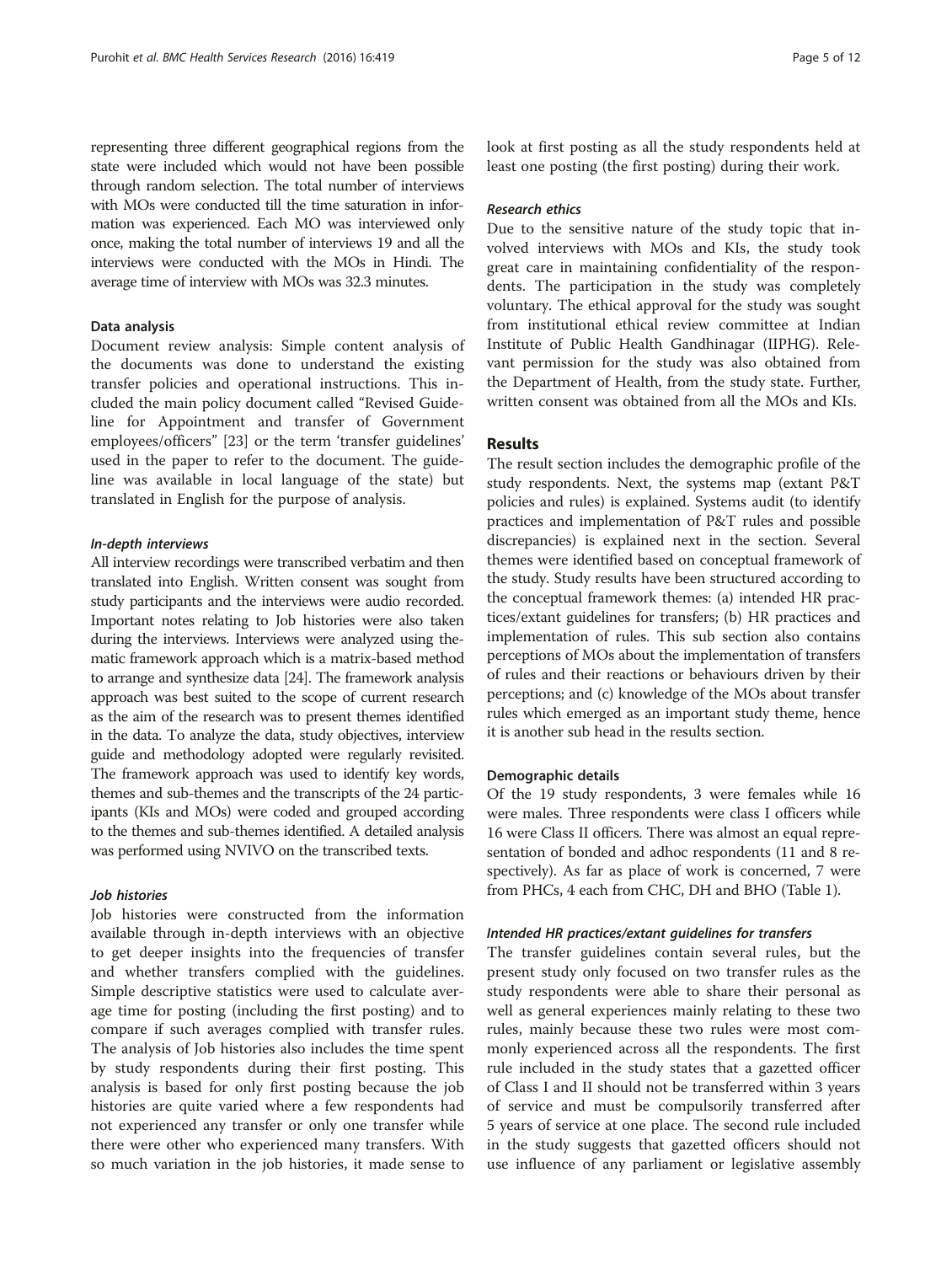<span id="page-5-0"></span>Table 1 Distribution of MOs based on demographic and work profile

| Class         | District 1     | District 2     | District 3     | Total          |  |  |
|---------------|----------------|----------------|----------------|----------------|--|--|
| Class I       |                |                |                | 3              |  |  |
| Class II      | $\overline{4}$ | 5              | 7              | 16             |  |  |
| Gender        |                |                |                |                |  |  |
| Male          | 5              | 5              | 6              | 16             |  |  |
| Female        | $\Omega$       |                | $\overline{2}$ | 3              |  |  |
| Place of Work |                |                |                |                |  |  |
| PHC           |                | 3              | 3              | 7              |  |  |
| <b>CHC</b>    | Ω              | $\mathfrak{D}$ | 2              | $\overline{4}$ |  |  |
| DH            | ζ              |                | 0              | $\overline{4}$ |  |  |
| <b>BHO</b>    |                | ∩              | 3              | 4              |  |  |

member for getting transfer at particular post [\[25\]](#page-11-0). More details of these two rules are given in Table 2.

The content analysis of the 'transfer guideline' carried out under the study suggested that several transfer related rules have broad conditions under which such rules may not be completely implemented.

One of the KIs suggested that the Health Department has some degree of flexibility to implement the transfer guidelines. However, to what degree such flexibility exists is not clearly stated anywhere in the documents.

"As far as transfer is concerned, there is no separate transfer guideline [for the health sector]. The guidelines issued by Administrative Department is the same for all other officers [from different departments] like accounts, treasury, engineering and for doctors and sometimes these guidelines are not adhered" (KI 1)

Table 2 Various rules under the transfer quidelines

| Policy/rule <sup>a</sup>              | Explanation of Rule                                                                                                                                                                                                                                                                                                                                                                                                                     |  |  |
|---------------------------------------|-----------------------------------------------------------------------------------------------------------------------------------------------------------------------------------------------------------------------------------------------------------------------------------------------------------------------------------------------------------------------------------------------------------------------------------------|--|--|
| Rule 1: The 3 and 5 year rule         | A gazetted officer of Class I and II<br>should not be transferred within<br>3 years of service and must be<br>compulsorily transferred after<br>5 years of service at one place<br>(Government of <sup>b</sup> , 2005<br>Section 1, Page 3)                                                                                                                                                                                             |  |  |
| Rule 2: No use of political influence | If any gazetted officer brings<br>pressure or uses influence of any<br>parliament or legislative assembly<br>member or uses political influence<br>for getting transfer at particular<br>post instead of following proper<br>procedure of getting transfer then<br>the concerned authority should<br>immediately ask explanation from<br>related gazetted officer/employee.<br>(Government of <sup>b</sup> 2005<br>Section 14, Page 13) |  |  |

<sup>a</sup>The rules presented in the table above have been shortened to authors' numbering and descriptions

b State name has been anonimised

"There are transfer rules for all employees- Class I, Class II, Class III as well as Class IV. The government has made policies but as there is shortage of doctors so health department is given some relaxation but such relaxation is not official. Since a doctor works for public so 'Public interest' is taken into consideration when such guidelines are applied to health department" (KI 5) "Health department or any other department can make minor changes in the transfer guideline as per their need……. But if a major change needs to be made in any department then prior approval of administrative department is needed" (KI 5)

# HR practices and implementation of rules

In this section, we present the job history of the MOs as well as the responses of the KIs and MOs against each of the rule discussed in Table 2 to assess the actual implementation of transfer rules. This section also reflects the perceptions of MOs about the transfer rules and the actual transfer systems and MOs' reactions driven by perceptions.

Rule 1: The 3 and 5 year rule The job histories of the MOs reveal a total of 73 transfers were experienced by the 19 MOs during their careers with the government. Of these, only 15 (20 %) complied with the Rule 1 (36 months to 60 months rule) while 58 (80 %) of the transfers did not comply with the rule. Of the 58 transfers that did not comply with Rule 1, 44 (76 %) that did not comply with the rule 1 and happened within 3 years (36 months) of posting while the rest 14 happened after 5 years (60 months) of posting at a particular place. The Table [3](#page-6-0) gives the details and shows the percentage of respondents who held first posting according to Transfer Rule 1. The job histories indicate that only one fourth of the MOs held their first posting for time period between 3–5 years (as indicated in the 3–5 years rule) while in 75 % of the cases the rule was not followed. Nonadherence of the 3–5 year rule is reflected both for minimum and maximum periods: 42 % of the respondents were transferred within 3 years and 32 % of the respondents experienced transfer after 5 years of service.

Figure [2](#page-6-0) illustrates the frequency of transfers with the posting history of sample of the MOs interviewed. It suggests that most of the tenure for postings for MOs does not comply with the 3–5 year (36–60 months) rule. The numeric data presented in Table [3](#page-6-0) and Fig. [2](#page-6-0) demonstrate that Rule 1 is barely being adhered to.

The responses of KIs and MOs also suggest poor compliance with Rule 1 both in relation to minimum and maximum periods of posting.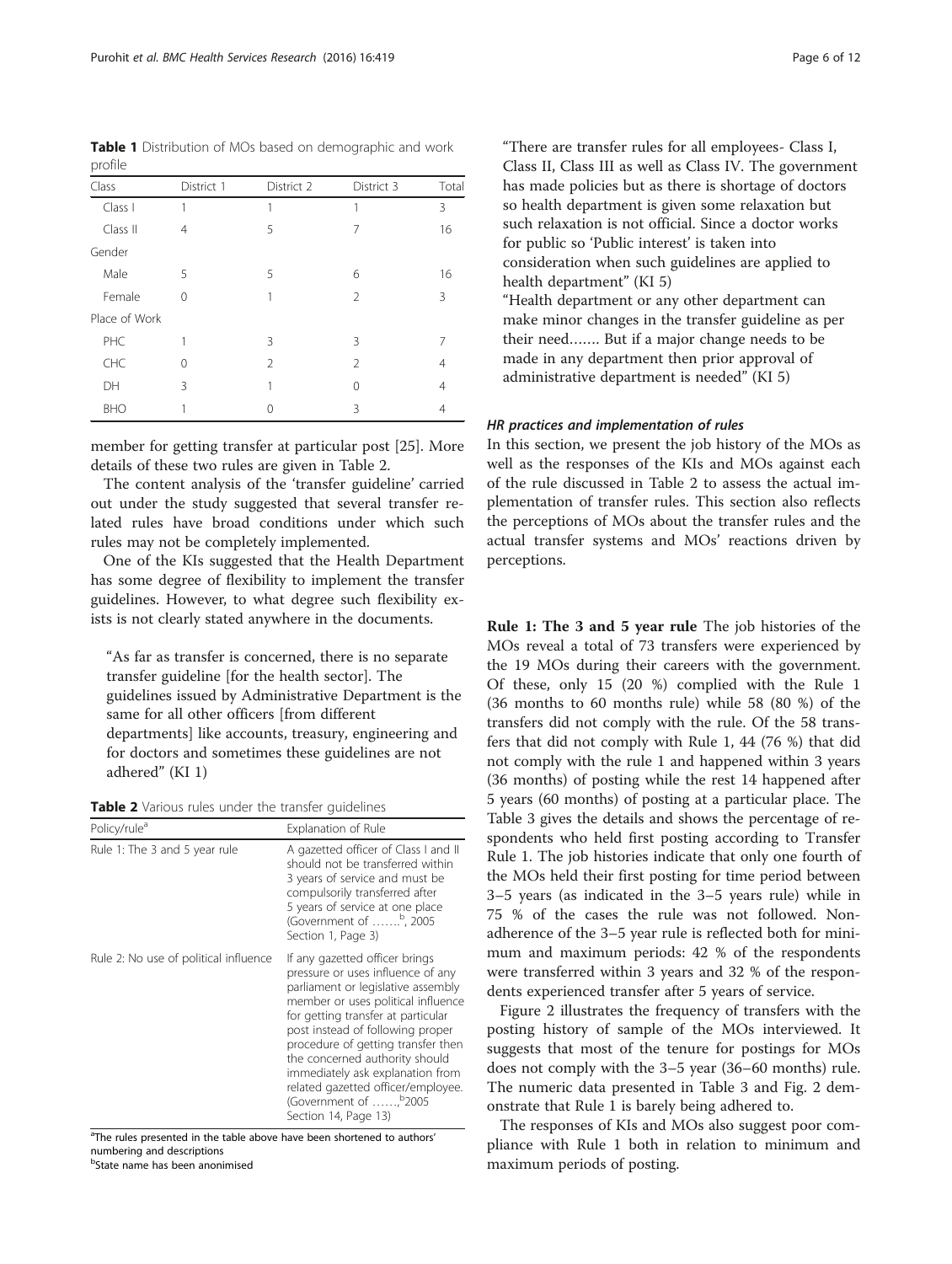<span id="page-6-0"></span>Table 3 % of Respondents who held first posting for various time periods  $(n = 19)$ 

| Post held for Less<br>than 3 years |                       |                  | $3-5$ year        | Post held for Post held for More<br>than 5 years |                      |
|------------------------------------|-----------------------|------------------|-------------------|--------------------------------------------------|----------------------|
| Less than<br>6 months              | 6 months<br>to 1 year | $1 - 3$<br>years | $3 - 5$ years     | $5 - 7$<br>Years                                 | More than<br>7 years |
| $2(11\%)$                          | $1(5\%)$              |                  | 5 (26 %) 5 (26 %) |                                                  | 3 (16 %) 3 (16 %)    |

"We do have administrative rules that no Class II officer can serve in the same place for more than 3 years and in no event can any officer serve the same place for more than 5 years. Unfortunately that is not implemented. We are having rule that is only on paper and is utilized only when some disciplinary or punitive action needs to be taken against some officers" (KI 4) "The three year rule it is not strictly implemented" (MO 16)

"MOs can only be transferred after 3 years. However there is no such guarantee. Transfers do happen within 6 months, 9 months and in some cases after 10 years of service" ….There are problems in deployment. It's not rational and is done haphazardly" (MO 1)

Rule 2: No use of political influence KIs and MOs confirmed the existence of the rule about not using political influence.

"One of the rules is that there should be no political interference and if an MO approaches Political person for his transfer, it is considered as bad behavior and punishable action" (KI 1)

However, from the interviews it appeared that this rule was not normally being followed.

"After health department transfers a MO, he/she has to serve there for 3 years and only then can be

Most of the KIs and well as the MOs stated that use of political connections is a common way to get favorable transfers. Therefore Rule 2 is some cases in not implemented.

Reasons and mechanisms for Transfer: From the interviews with KIs and MOs, the main reasons and mechanisms found under which transfers happened were following:

(1)Based on Request of the MO (2)Administrative Reasons or Public Interest (3)Punishment or Complaints against the MO

Request Based Transfer: According to transfer guidelines, transfers may be requested by the officials. While such transfers were found to be common, several MOs reported that their requests for such transfers were frequently refused. The study also found that request for transfers sometimes need to be supported with the help of political contact otherwise transfers based on 'Request' are not possible.

"I was transferred in March 2008 to Place X as a PHC MO and this transfer was based on request. The transfer happened smoothly on request. ….My most recent transfer also happened on request". (MO 1)

"There are one or 2 doctors from here who have served for 10–12 years but have not been transferred though they want to be transferred ………..Transfer on request can happen is some cases but in majority cases it doesn't happen." (MO 12)

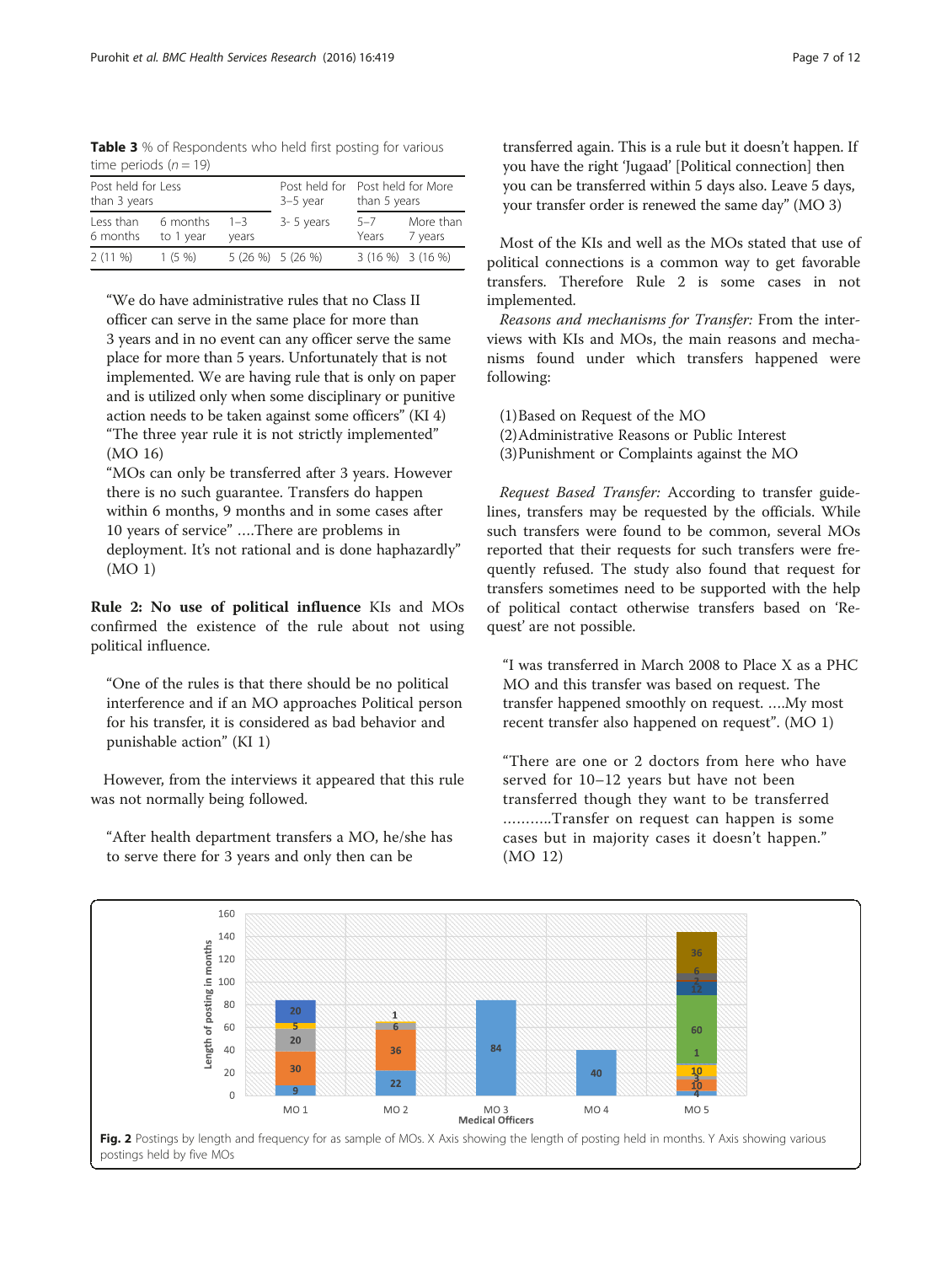"The most common way of transfer is "approach" [political backing]. At least I do not know any MO who has been transferred on request alone. One has to use some kind of approach else the transfer is not possible" (MO 14)

Administrative Reasons or Public Interest: A common reason for transfers is referred to as 'Admin reasons'. According to one of the KIs, the term 'Public Interest' provided a lot of scope for interpretation including political patronage transfers.

"If some transfer happens due to political connections, Government may give it the name of 'Public Interest'. See the Public Interest term has ambiguity and there are no guidelines that define public interest. For example if a MO is not attending the clinic or not behaving properly then he is transferred in the name of Public interest. But if a politician is requesting for a transfer of MO, this person may be transferred in the name of Public Interest and it cannot be proved. So that's ambiguity" (KI 1)

The study also found that the exact reasons for transfer labelled 'Public Interest' are kept confidential and never disclosed to the concerned MO. The MO would only know that the official reason for the transfer was 'Public Interest'.

"Public interest includes transfers based on complaints but it's a confidential thing. Public Interest is something that is not informed to anyone. It's on file and is not informed to a person. But in transfer order, the government will write transfer based on Public Interest so that MOs can claim dearness and allowance". (KI 1)

Punishment based: A few respondents suggested that MOs may be transferred as a punishment for a variety of reasons. MOs also indicated transfers because of complaints could be reversed if the person had good political connections.

"Yes, transfers happen based on complaints. If there is a complaint against a MO and if the MO does not have any approach [political connection] then such MO could be transferred immediately" (MO 11)

"If there is a complaint against a MO or an enquiry like medical negligence or charging user fee from the patients then such MOs may be transferred" (MO 14)

Mechanisms for Transfer: Mechanisms for transfer include a) through mutual transfers (which are legitimate)

and two illegitimate mechanisms b) through political connection, and c) involvement of money.

1) Mutual Transfers: The study found transfer by mutual agreement between two parties (in this case – MOs) as another form of transfer, although not very common. However how the mutual transfers are treated officially and under which category of Transfer they are categorized is a matter of further exploration.

"I wanted to go to PHC  $[x]$ , where a medical officer was working. He did not want to stay there, and was willing to come to my PHC so we went to the Commissioner and it was mutually agreed to interchange our postings" (MO 5)

2) Political Connections: Most of the MOs and KIs suggested that use of political connections to get transfers was common. Common synonyms used for 'political connection' included: Jugaad, Jack, Contacts, Approach, Pehchan, Takat. MOs said that a very common reason for using political connection – for them and colleagues – was to transfer from an undesirable posting or resist transfer from a desirable posting.

"In my opinion 80 % of the transfers happen due to 'Jugaad' and 20 due to 'Request'" (MO 11)

"I had to put some political pressure otherwise my transfer was not possible- pressure is needed" (MO 13)

After so much pain, he [another MO the respondent is talking about] used his 'Jack' [political connection] to get himself transferred to [name of the place]- There are no rules: 'Jiski Jitni takat and haisiyat' (Translation: 'It is a power game')" (MO 2) "Due to political backing transfer takes place within 2 days, or may be someone is posted in morning and he gets a transfer in the evening. I know a doctor who was transferred at 3 different places in the same day." (MO 7)

Political influence is sometimes used to actually create vacancies for well-connected MOs. Transfers arranged through political connection are disguised under category of 'administrative reasons' or 'public interest'.

"Transfers are sometimes done in order to create vacancies for MOs having political contacts" (MO 15) "If one has good contacts then he/she can get a good transfer. Transfers happen due to contacts and it's a common way in our district also. In order to bring someone, others may be removed. And they may be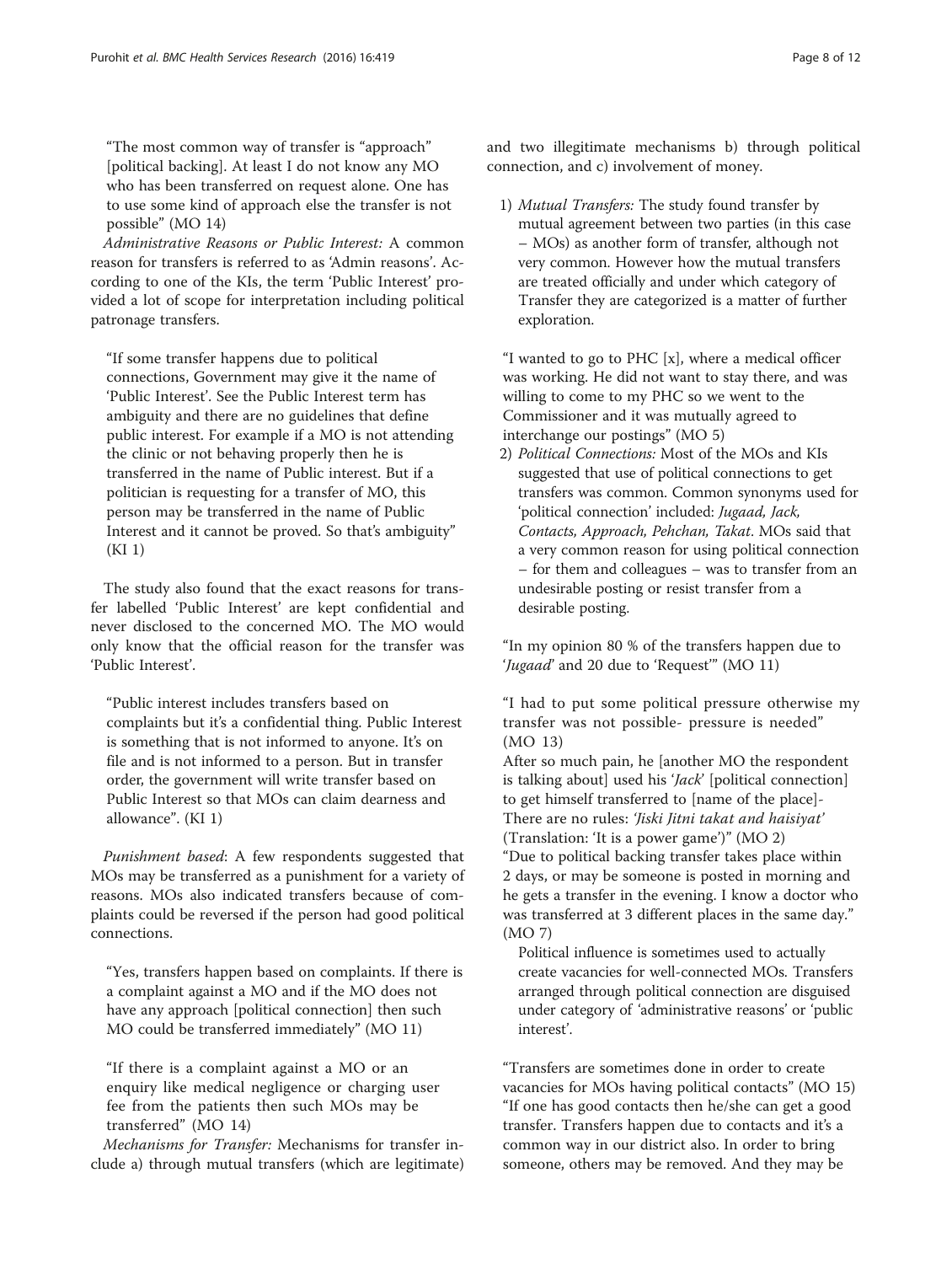removed under the name of 'administration need' saying that 3 years have been completed" (MO 6) "There was lot of pressure on us to get transferred 'on request'. Because if it is not on request then the authorities may require strong reasons to justify the transfer on papers. So we were forced to get transferred 'On Demand' to XYZ PHC [name of the PHC changed]" (MO 7)

3) Use of Money: The study found that sometimes MOs paid money to get themselves transferred from an undesirable posting or resist transfer from a desirable posting.

"The main reason for us to be unable to get ourselves transferred is lack of political connections. The only way one can get transferred is either through political connection or through 'Money Policy'. For example, if you want to go to district X [a desirable district for posting] then the rate is 2 lakh rupees [USD3500]" (MO 8)

"Sometimes they take money, but mostly the transfers are based on political connections with influence through political leaders and local leaders. For this reason MOs are continuing in one place for many years. But for MO who does not have political connections, money is the next resort" (MO 1)

"If I wish to be transferred then I can be transferred by tonight. I just need to have 50–60 thousand rupees [USD 1000–1100].....And people bribe to get transferred, almost 60–80 thousand rupees [USD 1200–1400] for transfers". (MO 19) "Oh yes! Use of Money for transfers is rampant" (MO 16)

# Knowledge related to transfer related rules

Most of the MOs interviewed demonstrated limited understanding about the transfer rules which was mainly confined to the '3 and 5 year' rule. Further they stated that no specific briefing or guidelines were provided to MOs at any time during their job. Some MOs were unsure which officers had the powers to transfer them. Only four respondents knew that according to the policy that the powers to transfer Class I and II MOs lie with the Health Minister.

"I just know one rule, that once you are transferred you need to serve in that place for at least 3 years. You can only be transferred after 3 years of service. This is the rule made by the government" (MO 11) "Barring 1 or 2 small rules no MO knows about the transfer rules. One of the rules is that a MO must serve at a place for at least 3 years before being transferred. I don't know more than this" (MO 17)

# **Discussion**

Although the study aimed at illuminating the "black box" of transfer systems to find ways of improving staffing, the study only throws a partial light on the issue and has several limitations. While there are many transfer-related rules detailed in the government transfer guidelines, the current study looked at selected transfer related rules experienced by the study respondents. Due to sensitive nature of study topic involving sharing of experiences on illegitimate mechanism used in transfer systems, in a few cases the interviews with MOs reflect the P&T experiences of other MOs rather than their own. Also due to the complexities of the mechanisms of transfers, it was difficult to quantify the number of transfers that happened based on legitimate and illegitimate reasons and mechanisms. In addition due to sensitive and complex nature of the topic, the job histories of the respondents were not validated with the actual transfer orders received by the study respondents. Finally as the study was conducted only in one state based on views and experience on 24 respondents, so generalisations about transfer processes in other states in India cannot be made on the basis of this.

Despite responses from a few KIs suggesting that government understands that transfer needs of health department are different than other government departments, the study found that there are no specific rules for transfer for health department. An earlier study done in India found it surprising that no formal rules exist for transfer of Indian Administrative Services (IAS) officers despite the fact that this cadre is frequently transferred [\[26](#page-11-0)]. The results also suggest that the health department has some flexibility to implement the transfer guidelines. However, to what extent such flexibility exists is not clearly laid down in transfer guideline or any other document nor was clearly suggested by any KIs.

The study also found that the transfer rules are not strictly implemented, particularly the rule relating to three and five year transfer. The main explanation of the purpose of the 3–5 year rule is to provide insulation to IAS officers/ civil servants against political pressures from being too frequently transferred [[25\]](#page-11-0), but in fact some MOs were using political pressure to get around the rule. Non adherence to such rule has been reported by other studies in India [\[27](#page-11-0)] and in the health sector in Pakistan [[8\]](#page-11-0). In the latter case the use of political influence was the main reason why the three year rule was not implemented strictly.

Rule 2 in the civil service in is meant to protect against political influence in transfers, but appears not to be adhered to. In fact it was perhaps one of the most common mechanisms used in transfer. So it can be reasoned that MOs who are not in a position to use political influence for their transfers lose out. A study of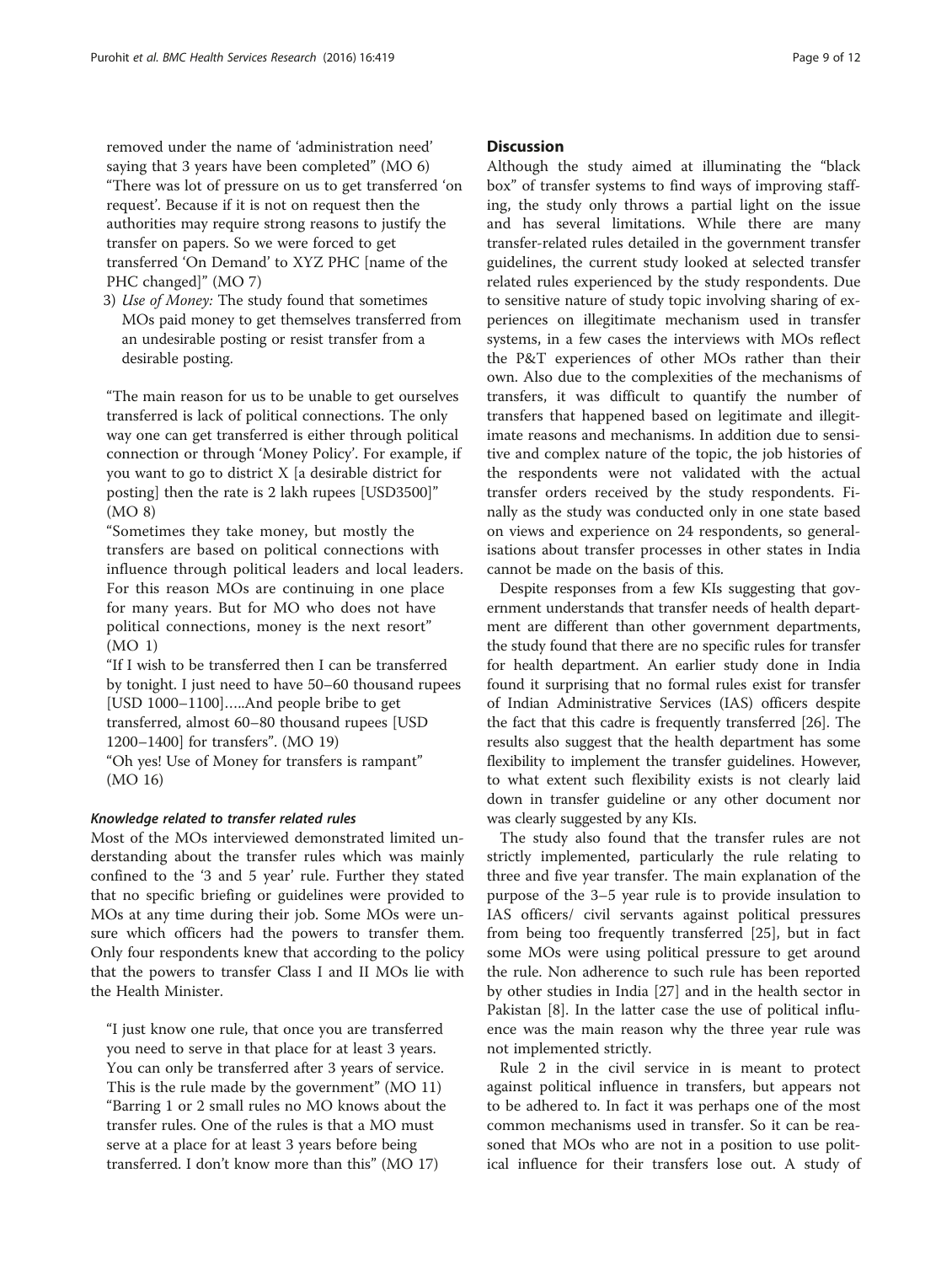doctors in Nepal suggested the use of 'source force' – or the use of power and money - was deeply embedded in the social structure and is the institutional modus operandi for HRM in India public administration [\[14](#page-11-0), [15](#page-11-0)]. In a study done with bureaucrats in India, use of political influence was found to be common [[27\]](#page-11-0). The authors suggest that despite some kind of constitutional insulation available to MOs (in form of the 3 and 5 year rule) against the political pressures, many MOs in fact suffer due to political influence. Hence the overall benefit from this rule-to the health system and the staff who work in it-should be reappraised in future research.

There is no doubt that the transfer guidelines are not being strictly followed; the question is whether this make good sense in terms of human resource management, given the labour market conditions in which the health department is operating. We suggest several reasons for weak implementation of the transfer rules. The transfer rules include very broad and ambiguous conditions under which such rules may not be strictly followed often under 'Public Interest' or 'Administrative reason'. The study findings suggest that many times MOs may be transferred arbitrarily where they either do not know the reasons for their transfer or the reasons known to MOs remained as broad as 'admin reasons' or 'public interest' as reported by another study done in the same state with IAS officers [\[28\]](#page-11-0). When reasons for transfer are used ambiguously, the transparency of the system is lost and then it becomes easier to use political connections in the transfer process. Another possible reason for weak implementation because of the flexibility given to the health sector in the use of generic P&T rules which may sometimes allow certain parallel practices (use of political influence or money) of transfer to take place. While such a flexibility may benefit health systems and certain MOs, it may negatively affect other MOs. Studies elsewhere suggest that in the absence of clear rules and policies, parallel systems emerge [[21](#page-11-0)].

The study results also indicate that the overall transfer system was very unpredictable. Some MOs do not get transferred for fifteen years whereas others are transferred within a few months. For instance we found that 42 % of the MOs were transferred well within 3 years of their first posting and 16 % within the first year of first posting. Similar findings have been reported in India with IAS officers where over half of the IAS officers held their post for less than 1 year with transfers being erratic and frequent movements of officers [[29\]](#page-11-0). Yet another study in India found similar violations in the transfer rules as in the study reported here. The average tenure of IAS officers in a given post is sixteen months and only 56 % of District Officers spend more than one year in their jobs. Such transfers are violation of the recommendations for a three-to five-year tenure in each post put forward by the Ministry of Personnel and the Fifth Pay Commission [[25\]](#page-11-0). Studies done in India on P&T have found that issues of arbitrary transfers may be harassment for government employees [[26](#page-11-0)]. The authors suggest that the unpredictable or arbitrary nature of transfers can demotivate MOs. This was the single most important reason for demoralization and sense of insecurity in a study of IAS officers [[26](#page-11-0)]. The significant link of HR policies and practices on organizational commitment and performance has been discussed in HR management literature [[12\]](#page-11-0).

Our study also found that while several MOs fulfilled the required tenure needed under Rule 1 and requested for transfer as per the rule, but it is inferred that there is no one in the health department bound to comply with such request. Studies done on the transfer of IAS officers in India confirm such findings where no one is bound to comply with the legitimate requests of the IAS officers for transfers [[28\]](#page-11-0). Our study also found that the corruption in the P&T process for MOs is not only limited to use of political connections but also found use of money to get favorable transfers. Often such practices allow illicit use of money to have other sources of income as reported by another study done with irrigation department in India which enable rent-seeking for the provision of posts [[30](#page-11-0)]. Also as discussed earlier that while there is a provision where MOs can request for transfer, such requests may not be often granted and the health department need not necessarily entertain such requests. So for the MOs whose legitimate requests for transfer are not granted and for those who cannot break rule number 2 (use of political influence), informal payments remains the last resort.

In order to address the parallel systems that exist in the P&T, our recommendations are in line with La Forgia el al [\[15](#page-11-0)] who suggest that the state authorities can enact new and more precise rules governing HR functions as done in the state of Tamil Nadu in India [[15\]](#page-11-0). In addition we also recommend that it is better not to make exceptions to rules – even in the case of the health sector – as this leads to ambiguities. Further, there must be clear definitions about what 'administrative reasons' or 'public interest' mean to add transparency to the transfer system. However, significant improvements to P&T policies and how they are implemented may not be possible until the external pressure that creates parallel systems is greatly reduced [\[15](#page-11-0)].

To address the poor knowledge of MOs about the transfer rules, which is a transparency issue, we recommend improving the information related to transfer rules and their implementation. Similar study in India suggest state-led accountability mechanisms on improving the availability of information on HRM policies and practices that as is underway in some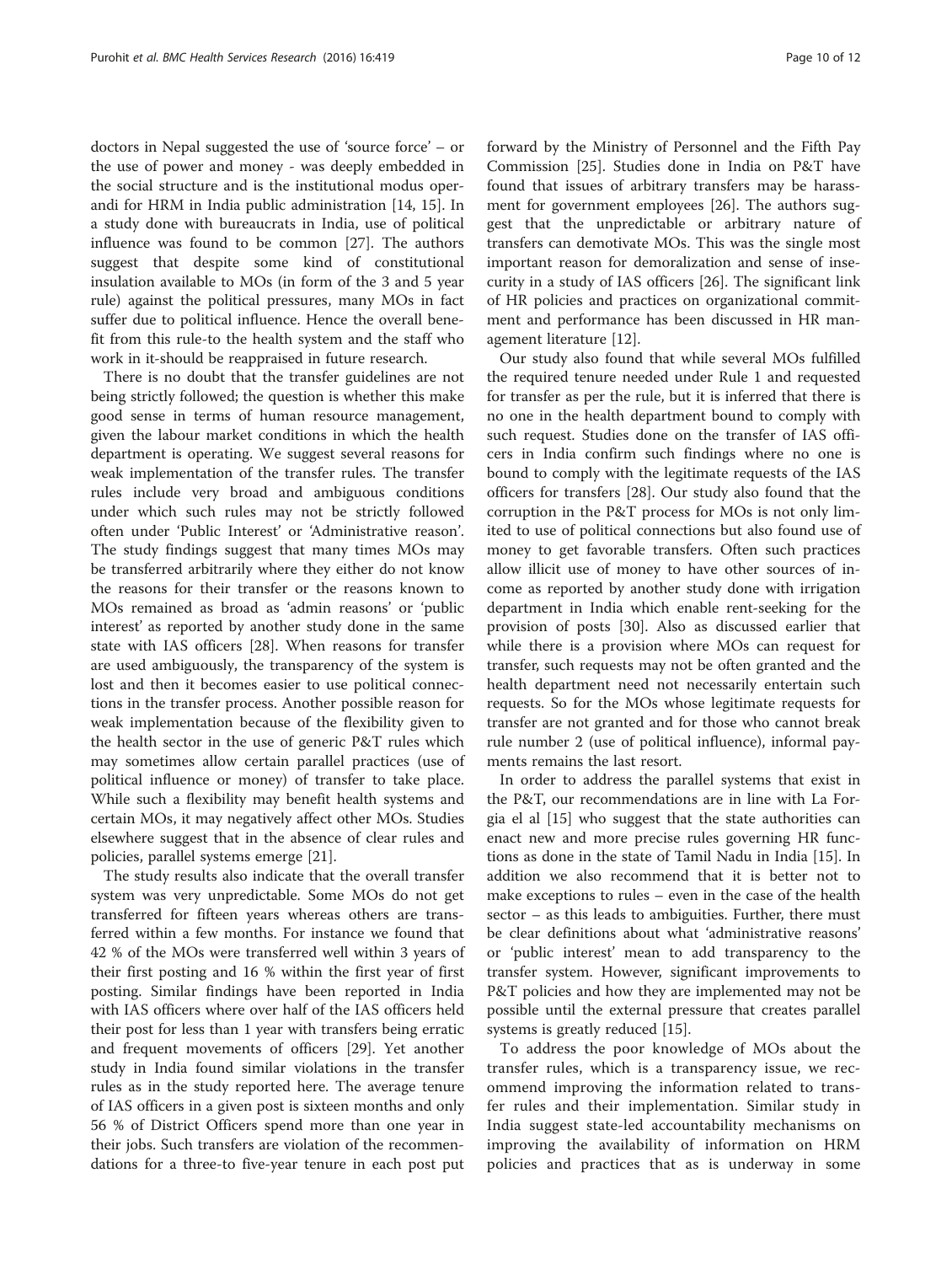<span id="page-10-0"></span>India states such as Tamil Nadu, Karnataka and Odisha [\[16\]](#page-11-0).

Information about available vacancies, like the one followed in the state of Tamil Nadu in India called 'Counselling' ([http://www.scribd.com/doc/34652363/Tamil-](http://www.scribd.com/doc/34652363/Tamil-Nadu-Medical-Service-Counselling-for-transfer-and-promotion-Revised-guidelines-issued#scribd)[Nadu-Medical-Service-Counselling-for-transfer-and-pro](http://www.scribd.com/doc/34652363/Tamil-Nadu-Medical-Service-Counselling-for-transfer-and-promotion-Revised-guidelines-issued#scribd)[motion-Revised-guidelines-issued#scribd\)](http://www.scribd.com/doc/34652363/Tamil-Nadu-Medical-Service-Counselling-for-transfer-and-promotion-Revised-guidelines-issued#scribd), should be provided to MOs. When fresh recruits are posted to undeserved areas, the length of the posting should be made clear to them and they should be assured that once such a tenure is completed they will be transferred to areas of their choice. Although movement from underserved to preferred locations is not a direct promotion for MOs, but it may be a very powerful way to address the morale of MOs. Such a system exists in Nepal health system where health workers who have served in rural areas may get priority for promotion [\[31\]](#page-11-0). The movement from most underserved to preferred locations must be based on availability of vacancies that may be made available to MOs through a systems similar to 'counselling' and the requests of the MOs for such transfers. However the health department must ensure that such requests are considered.

# Conclusion

Our study aimed at opening the 'black box' of P&T systems in public sector health services in a Western state in India by assessing the implementation gaps between P&T policies and their actual implementation. Results suggest that the transfer guidelines are not implemented robustly, indicating a significant gap between policy and actual implementation. The broad transfer rules and ambiguity in how transfers are treated may explain the discrepancy between policy and implementation leading to systems abuse and corruption.

The study found that overall transfer system for MOs was marked by perceptions of unfairness and irregularities. The P&T system was characterized by de facto institutional mechanisms where the formal transfer rules are undermined by a parallel system in which desirable posts can be attained, retained or sometimes given up (to move to a more desirable place) by use of political connections and in some cases by use of money. Some plausible reasons for poor implementation of P&T policies could be: (1) the flexibility allowed to the health department in implementing transfer rules and absence of any document or common understanding among policy implementers as to what level this flexibility really exists (2) the broad reasons under which transfers are done such as 'Admin reason' and 'Public Interest'.

Effective P&T policies and implementation may have important implications for organizational performance and may help to improve Human Resource (HR) policy and HR expertise. The benefit of the 3–5 year posting rule should be reappraised. Where possible, ambiguity in the rules should be avoided. Greater transparency on implementation of the rules is needed. However, it may not be possible to make any significant improvements to P&T policies and how they are implemented until the external pressure that creates parallel systems is greatly reduced.

#### Acknowledgements

This work was supported by a Wellcome Trust Capacity Strengthening Strategic Award to the Public Health Foundation of India and a consortium of UK universities. BP was awarded the fellowship under the above mentioned grant, carried out with the support of the Liverpool School of Tropical Medicine. The authors would like to acknowledge Dr. Dileep Mavalankar for his support to carry out the study. The authors also acknowledge the state officials for allowing us to carry the study and special thanks to all the study respondents for agreeing to take part in the study.

#### Funding

This work was supported by a Wellcome Trust Capacity Strengthening Strategic Award to the Public Health Foundation of India and a consortium of UK universities. BP was awarded the fellowship under the above mentioned grant.

#### Availability of data and materials

The study data is not publicly available. However it may be available from the corresponding author on reasonable request.

#### Authors' contributions

BP conceived and designed the study. BP and TM prepared the data collection tools for the study. BP collected entire data for the study, performed the data analysis and wrote the first draft of the manuscript. TM provided very useful inputs for data analysis, study framework and manuscript development throughout the study. TM and KS provided inputs and commented on the final versions of the manuscript. BP prepared final manuscript with comments from TM. All authors have read and agree with the final submission and have no competing interest.

#### Competing interests

The authors declare that they have no competing interests.

#### Consent for publication

All respondents signed a consent to participate in the study and were assured of confidentiality at all times. Further to ensure confidentiality, the study state name has been anonimised. The permission for the study was also obtained from state level authorities.

#### Ethics approval and consent to participate

Informed written consent of the participants was taken before data collection. The participation in this study was voluntary and confidentiality was guaranteed. Necessary permission for the study was taken from appropriate state level health authorities. The ethical approval for the study was obtained from the institutional ethical review committee at Indian Institute of Public Health Gandhinagar (IIPHG).

#### Author details

<sup>1</sup>Indian Institute of Public Health Gandhinagar (IIPHG), Sardar Patel Institute Campus, Drive in Road, Thaltej, Ahmedabad 380054, India. <sup>2</sup>Liverpool School of Tropical Medicine (LSTM), Pembroke Place, Liverpool L3 5QA, UK. <sup>3</sup>Public Health Foundation of India, Plot No. 47, Sector 44, Institutional Area Gurgaon 122002, India.

#### Received: 5 October 2015 Accepted: 16 August 2016 Published online: 22 August 2016

#### References

- 1. WHO. The World Health Report 2006; Working Together for Health. Geneva: World Health Organisation; 2006.
- 2. Government of India, Ministry of Health & Family Welfare, National Rural Health Mission (NRHM): Rural Health Statistics in India 2010. New Delhi: NHRM; 2010.